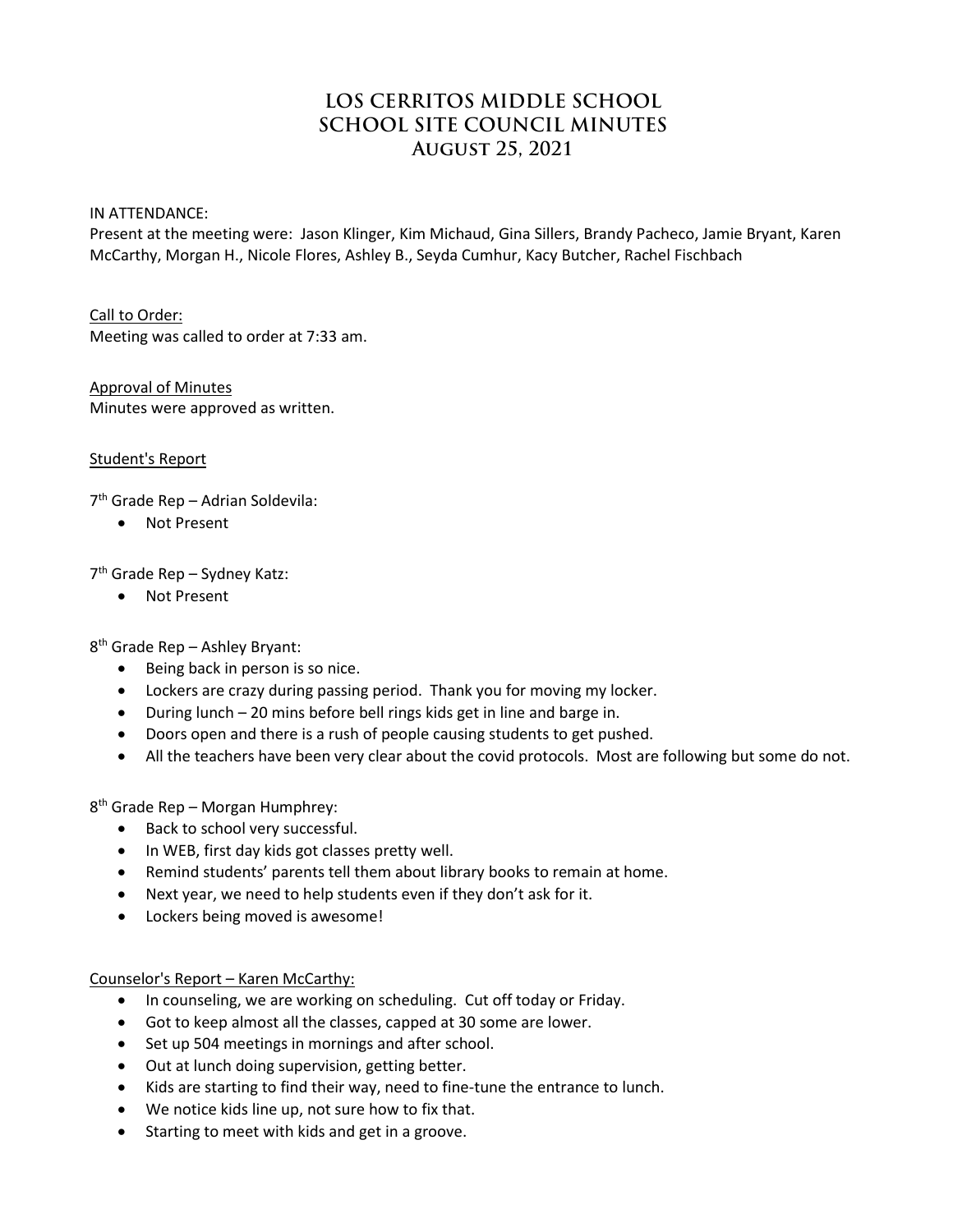# DAC Report – Cindy Mayling:

• Not Present.

# SEDAC Report – Andrea Mettel:

• No SEDAC report.

#### GATE Report – Julia Blietz:

• No GATE report.

# ELAC/DELAC Report – Pacheco:

• No ELAC/DELAC report.

#### PSTA Report – Jaime Bryant:

- Going good. Core lit books had to be done differently this year. We had to preorder exact number of how many books we need. In the process of getting books delivered to kids' English classes.
- Got a new president and board members from different school.

#### Boys & Girls Club Report – Leslie Chicas:

- Not Present.
- Klinger The Club has been renovated. New floors, new tables. Stop by and check it out.

#### Teacher Reports:

- Flores Kids are lining up early for lunch, been telling students to plan ahead and grab stuff instead of waiting in line.
	- o So far things are pretty smooth. No issues with masks.
	- $\circ$  Jason asked about attention Nicole gets class to take breaks and stand up.
- Butcher attention has been good. Kids are amazing and happy to be back.
- Fischbach  $7<sup>th</sup>$  graders are eager to be back, excited to learn.  $8<sup>th</sup>$  graders are a little less enthused. Trouble with mask, they want to put on chin. Other kids want me to say something.
- Butcher- now on quarter system how many passes do they get now? Klinger will find out what's appropriate. Butcher recommends 2 per quarter per class.

#### Principal's Report – Jason Klinger:

- Moved up Single School Plan to be approved due first 2 weeks of September.
- Some brand new faces at LC New teachers, returning teachers.
- Enrollment is at 770 students. Down 50 students. Class of 306 left, Class of 245 6<sup>th</sup> graders came in.
- Everybody gets a free lunch. First period teachers doing a headcount so we don't waste food.
- Construction we have windows! Still a construction zone. Major issue with steel contractor. Supposed to finish in December.
- Moved to 1:1 technology. So now we have students bring backpacks. Some tardy issues with kids going to lockers to and from PE. What can we do with the schedule?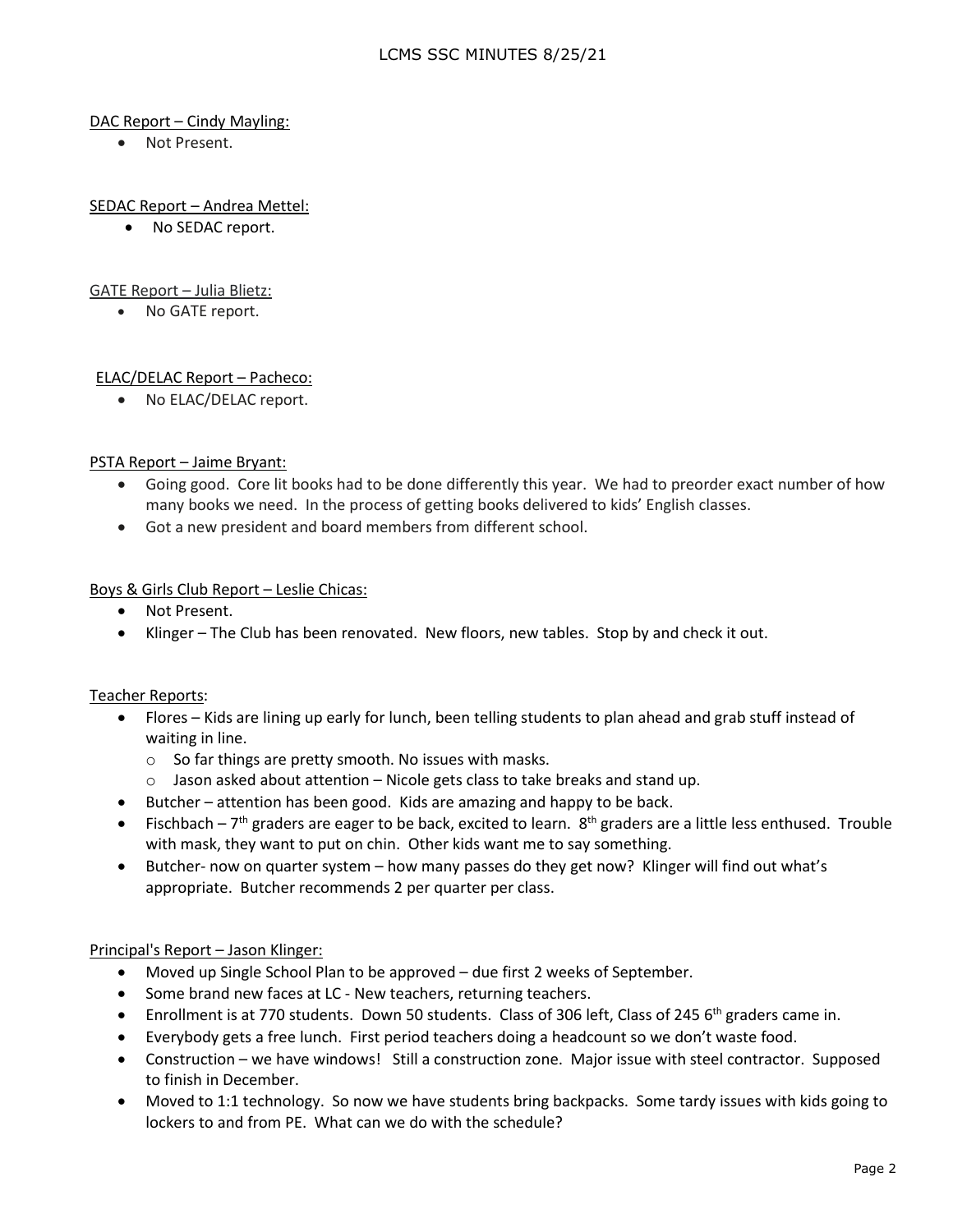- Will ask district about going to my original plan chromebooks stashed in classrooms instead of students bringing them.
- Morgan asked if kids can bring backpacks in PE lockers. Jason can't do due to safety issues.
- Talked about this at Leadership. Not marking tardies right now.
- Jason will practice walking from classes to see how long it takes.
- Back to School Night will be virtual. It allows a lot more families to attend if they do it from home, not have to worry about childcare.
- Early Back Summer School Pacheco we had 10 students per grade level covered English and Math. Mrs. Budy, Mrs. Butcher, Ms. Garcia, Mrs. Bartlett, Mrs. Meir were teaching. Kids were excited to come.
- Feedback really helpful to students and teachers were fantastic.
- Canvas and Q lots of confusion about where to find grade. Canvas will operate as website students to get resources, upload docs, information. Quick grading on Canvas. All official grades will be on Q.
- COVID having challenges kids are doing a great job inside classrooms. Always those kids who don't wear masks properly. Classrooms are good but no social distancing. Looking at spacing in classrooms.
- Lunch have 770 kids at lunch. 12 kids per table at lunch. Concerning. Some kids are wearing masks but most aren't. Looking at creating two lunches in order to split numbers. Similar to rainy day schedule. Need to talk to leadership and teachers to see if possible.
- Parents will need to be a partner in this and not send kids to school if they are sick.
- Ashley for rainy day thing, can we stay in classrooms? Teachers need a lunch break and need to be 6 ft apart indoors.
- Jaime Concerned about whether parents will be honest when a student has Covid or sick and keep their kids home. If student is in honors classes and no zoom option – feels parents won't keep them home since no remote option.
- Not enough places to get a test. Testing is not convenient and kids cannot get appointments.
- McCarthy have you relayed this info to DO and maybe they can set up test site again?
- Klinger Anyone want to work lunch supervision? Let me know.

# Old Business

No old business

#### New Business

Single School Plan 2021-2022

- Last Spring the council approved 5 goals:
- Goal 1 Reading/Reading comprehension take a document and break it up and understand it.
- Goal 2 Math Goal Teachers doing good at getting kids to understand what they are doing by using strategies to apply the math.
- Goal 3 Achievement Gap goal Special Education, EL students, low socio-economic sub groups not performing at same level as other groups.
- Goal 4 School Culture Goal safe school health and safety, inclusive clubs, dances, social groups,
- Goal 5 Learning loss Goal with pandemic, kids didn't get amount and quality of instruction they are used to.
- We need to figure out what they didn't learn and implement those skills.
- Need to measure success each quarter we will be updating and measuring successes. Look at averages over 3 years to see how our kids are doing.
- Read Theory Software kids develop better skills continue to implement.
- Implement Common Lit program focusing on evidence central idea, vocab, language
- Provide profession develop to teachers. Give each English teacher 6 hours of professional development.
- We need to make improvements to the data throughout the year, real time.
- Dept Chairs have a planning time.